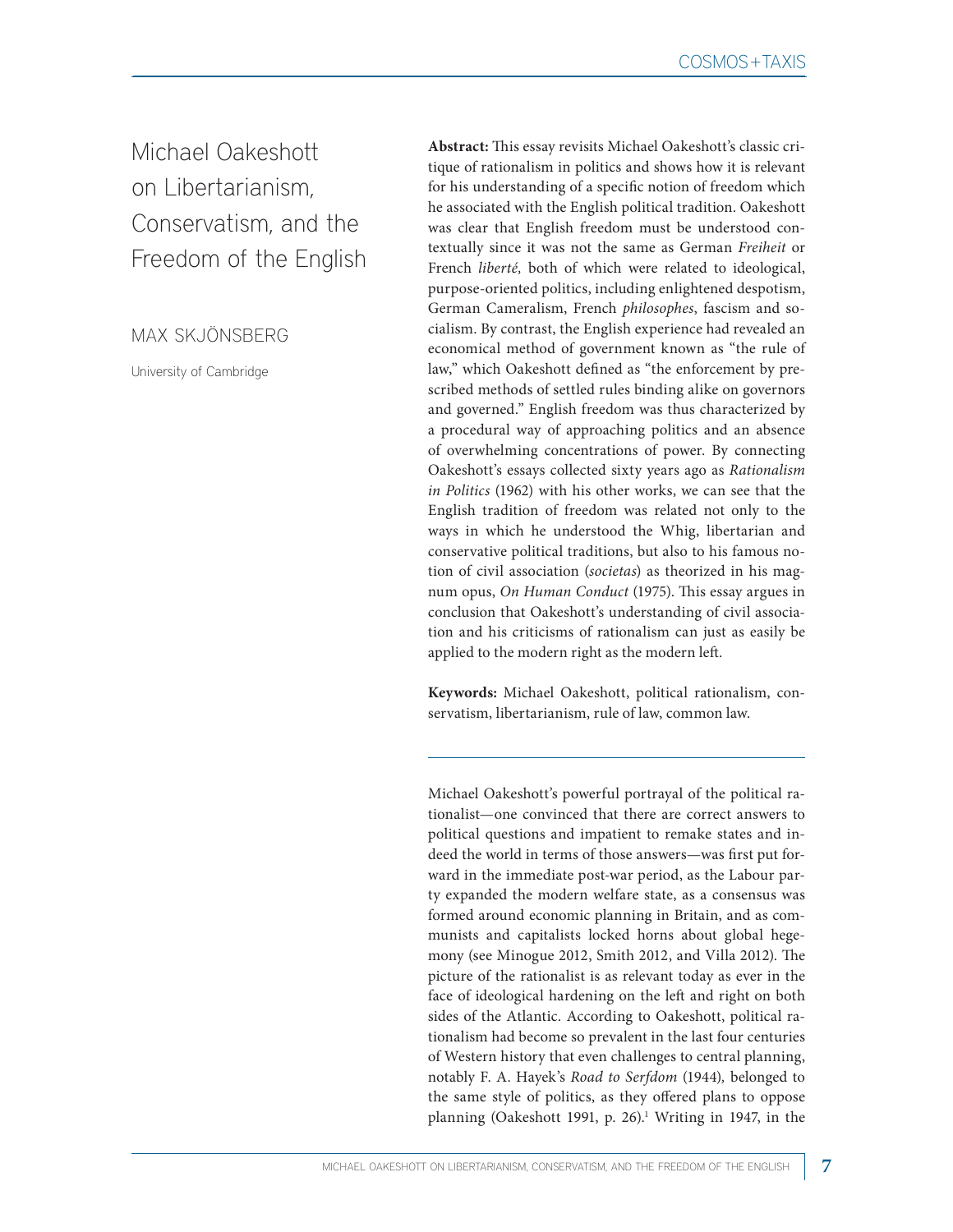wake of the Beveridge Report and the Education Act of 1944, Oakeshott observed how the rationalist style of politics had recently become dominant in his native England. As he wrote, "the political habit and tradition, which, not long ago, was the common possession of even extreme opponents in English politics, has been replaced by merely a common rationalist disposition of mind" (ibid., p. 37). The "infection of Rationalism" was not entirely unopposed, however: England, "where political education of some sort has been much more widely spread than in some other societies," its political tradition and history provided an alternative. This essay considers the significance of Oakeshott's interpretation of the freedom of the English—the "common possession" that had been almost lost—and concludes by offering some remarks on how this is related to his understanding of the libertarian and conservative traditions.

The political rationalist believes that politics has premediated ends—for instance, full employment, economic growth, and social justice—and that political activity is the pursuit of these ends. The goals are usually perceived as self-evident, and in recent modernity most of them have become distributionist (although we may now want to add ecological sustainability to Oakeshott's list) (Oakeshott 1993, ch. 8). Politics is about finding the right plan of action in order to reach a society's goals. By stark contrast, Oakeshott viewed political activity to be better understood, not as a solution to a specific problem or set of problems, or a purpose-oriented activity of any kind, but rather as an open-ended (and never-ending) activity in which "men sail a boundless and bottomless sea; [where] there is neither harbour for shelter nor floor for anchorage, neither starting-place not appointed destination" (Oakeshott 1991, p. 60). Rather than technocratic training, then, political education entailed learning about the political traditions of one's society and those of others, not in order to rank them, but rather to understand one's own tradition better. This would have the benefit of making its resources more readily available. A key resource in the English tradition was the statesmanship of Halifax's "Trimmer," who hit the mean between the politics of faith and the politics of skepticism (Oakeshott 1996, pp. 122-5). It also helped to avoid the illusion that politics is progressive or teleological, in other words, the fallacy that there is a destination to be aimed for and reached. Echoing Edmund Burke, Oakeshott regarded political activity as a negotiation between those who are alive, those who are dead and those who are yet to be born.<sup>2</sup>

Against rationalist universalism, Oakeshott was convinced that political concepts must be understood in local contexts. As he wrote in an essay from around the same time as the pieces in *Rationalism in Politics and other Essays* (1962), every society "has its own manner of thinking about [freedom and power], a manner which springs from its native experience" (Oakeshott 2004, p. 242). English *freedom* was thus not the same as German *Freiheit* or French *liberté.* The latter were related to ideological, purpose-oriented politics, with eighteenth-century manifestations including enlightened despotism, German Cameralism and French *philosophes*, and modern ones such as fascism and socialism. They were fundamentally at odds with the English political tradition, or at least an ideal version of it. For Oakeshott, the history of *English* freedom was "not the history of an abstract idea, but the history of the establishment of procedures which enable men to enjoy their recognized rights" (ibid.). In the Middle Ages, legal rights had belonged to the barons, but these rights had gradually been transformed into the freedoms of modern England, as the politics of individualism replaced the politics of communal ties. This procedural notion of freedom escaped precise definition and could certainly not be "exported" to other settings under the catch-all heading of "democracy" (Oakeshott 1991, p. 55). Its particular and "unexportable" character differentiated English freedom from the abstract and universal idea of liberty of the French revolutionaries, as well as others wedded to political rationalism (including "neo-Girondins" such as Tony Blair and George W. Bush, we may want to add). It had certainly been threatened at times in England, however; Francis Bacon, the Puritans, Jeremy Bentham, and the modern left *and* right had taken turns to undermine it, with the latter competing for the spoils of victory in a modern, purpose-oriented state entirely dominated by political rationalism. Indeed, Bacon was a key source of inspiration for the *philosophes* and other rationalists, as he pioneered the understanding of the state as an economy—a way of thinking about politics that later came to overshadow all others (Oakeshott 1975, pp. 287-8). Moreover, the characteristics of English freedom had been neither wholly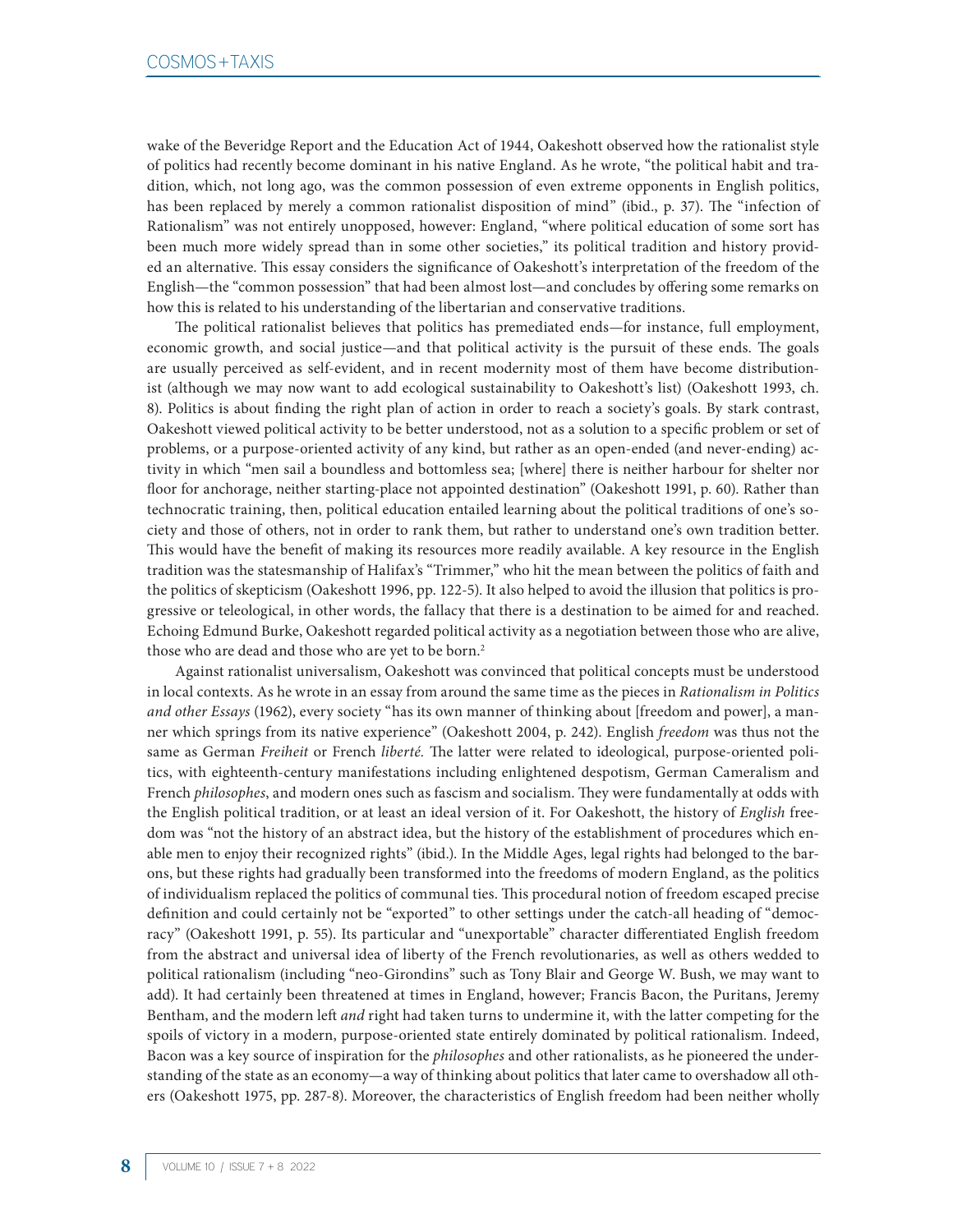present nor wholly absent, but the English called themselves free because their arrangements approximated the general condition (Oakeshott 1991, p. 397).

English freedom could be understood, while escaping precise definition. For most people, this understanding would be instinctive, but the job of the political philosopher was to make it intelligible. In "The Political Economy of Freedom" (1949)—an essay starting off as a review of Henry C. Simons's *Economic Policy for a Free Society* (1948)*—*Oakeshott outlined the recipe for the freedom of the English from the perspective of the "English libertarian." According to Oakeshott's libertarian, English freedom did not spring from any single principle, whether private property, parliamentary government, or even the rule of law, but rather what all the characteristics of English society seemed to point to: "the absence from our society of overwhelming concentrations of power." In English politics, authority was diffused between past, present and future—in other words, it had a strong traditional component, but not one that dominated all political considerations. Power was further diffused and shared among all the interests of the society, as well as between the administration and the opposition in parliament: "The secret of [England's] freedom is that it is composed of a multitude of organizations in the constitution of the best of which is reproduced that diffusion of power which is characteristic of the whole." The English experience had further revealed an economical method of government known as "the rule of law," understood as "the enforcement by prescribed methods of settled rules binding alike on governors and governed." It was the kind of government that made the "diffusion of power" possible, and it may thus be regarded as an English style of politics. While it was not its essence, the rule of law was the central precondition of English freedom, since it prevented "the fear of the power of our government" (Oakeshott 1991, pp. 388-90).

It is important to say that the English tradition of the rule of law was not necessarily synonymous with the common law tradition, with which Oakeshott had a somewhat complicated relationship (see esp. Gerencser 2012). In one early essay, published in the 1992 revised and extended edition of *Rationalism in Politics,* Oakeshott suggested that Bentham's cardinal sin was his impatience with the English common law. Bentham's first publication, *A Fragment on Government* (1776), was an all-out attack on William Blackstone's defense of the English legal and political tradition. Oakeshott wrote:

It was natural for a *philosophe* to hate the English common law and to be suspicious of judge-made law, for in both there is an element of uncertainty; on account of both English law can never be an artistic whole. But, in his contempt of the first, Bentham seems to have forgotten that law must change, that law is an expression of what is and not of what ought to be; he forgot, in short, what all benevolent despots forgot (Oakeshott 1991, p. 141).

For Oakeshott, the "enlightened despot" represented a crucial figure in the history of rationalist politics in European history. We might thus be forgiven for thinking of Oakeshott as a rather straightforward defender of the English common law tradition, since he appears to applaud it in several places in *Rationalism in Politics*. One difficulty, however, is that perhaps the most prominent English critic of the common law was Oakeshott's beloved Thomas Hobbes, whose *Leviathan* Oakeshott had edited and regarded as the only classic text of political philosophy in the English language.3 Oakeshott's Hobbes was first and foremost a philosopher of the rule of law; as early as the 1930s Oakeshott had disagreed with Leo Strauss's contention that "the distinctive innovation of Hobbes is…his rejection of law and his substitution of right or claim as the principle from which the State is to be deduced." (Oakeshott 2007, p. 145). But in his impatience with the common law tradition and preference for codified law, Hobbes, as everyone apart from Oakeshott has been willing to admit, could certainly be as rationalist as Bentham (Hobbes 1991 [1651], pp. 192-3; Hobbes 1997 [1681]).

Oakeshott clearly kept his distance from the spirit of Hobbes's political philosophy in emphasizing the importance of the diffusion of power as a precondition for freedom. Perhaps more surprisingly, considering his characterization of Bentham, Oakeshott would echo Hobbes in his own theoretical rule of law framework as formulated in a later essay, in which he argued that the authenticity of common law was de-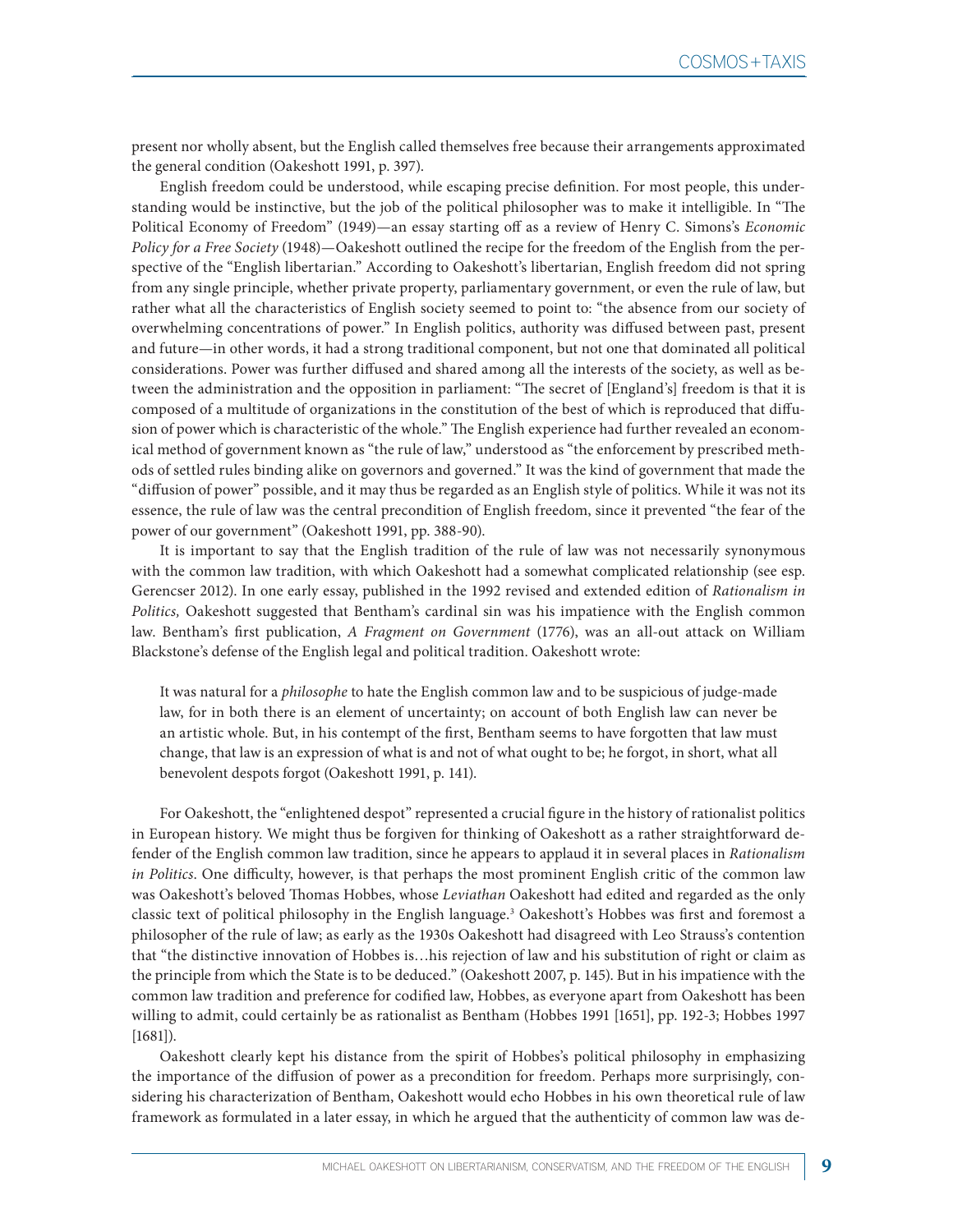rived from the "sovereign legislative office," and that its authority could not lie in its antiquity or its traditional acceptance (Oakeshott 1999, pp. 150-1). Oakeshott went so far as to call case law a "solecism." For him, there could be no standard external to the office of the legislator that could determine the *jus* of the *lex* and consequently common law could not limit the sovereign legislature. In this respect, Oakeshott was clearly closer to Hobbes than to Edward Coke, according to whom common law could overrule statutes. At the same time, Oakeshott's views are more compatible with the eighteenth-century common law authority Blackstone, who had sought to accommodate Hobbes's absolutism within his theories of not only the common law but also the mixed constitution, by locating sovereignty unitarily in the king-in-parliament (see esp. Lieberman 1989).

Oakeshott argued in "The Political Economy of Freedom" that the libertarian tradition was poorly understood. The third part of *On Human Conduct* (1975)—building on his lectures on political thought delivered at the LSE in the 1950s and 1960s—can at least in part be read as an attempt to rectify this ignorance. There, Oakeshott outlined two distinctive ways of understanding the modern European state: as a civil association (or *societas*), in which those living under it are solely united by their recognition of the authority of the laws, or as an enterprise or corporate association (or *universitas*), whose members are united by a common purpose. He lucidly described a civil association as

an association, not of pilgrims travelling to a common destination, but of adventurers each responding as best he can to the ordeal of a consciousness in a world composed of others of his kind, each inheritor of the imaginative achievements (moral and intellectual) of those who have gone before and joined in a variety of prudential practices, but here partners in a practice of civility the rules of which are not devices for satisfying substantive wants and whose obligations create no symbiotic relationship (Oakeshott 1975, p. 243).4

Though Part III of *On Human Conduct* was explicitly concerned with "the modern European state*,*" England's potential distinctiveness as a *societas* is there described as an ambition of the Old Whigs (and some of their opponents), and a dream shared by Montesquieu and Jean-Louis de Lolme, who wrote about the English constitution in the eighteenth century. But the idea of civil association was something much broader. Crucially, Montesquieu described the modern monarchy as a mode of association which was purely legal and did not require any common purpose on the part of its individual components (ibid., p. 249). It was "pre-eminently human" and less demanding than associations with a common purpose, notably republics that depended on virtue. The modern European monarchy approximated the ideal of a legal association more than any other experience in human history. This experience was suitable for the moral disposition of modern Europeans, as it accommodated individuality. But it was not the only experience on offer in eighteenth-century Europe, and perhaps not even the most common one.

The understanding of the modern state as a *societas* coexisted and competed with another ideal type: the state as a corporate or an enterprise association, that is to say, a *universitas*. It emerged from the lordly projects of the Middle Ages, was theorized by Francis Bacon, and given force in a religious context by Puritans and Calvinists in England, Scotland, and Geneva, especially in the seventeenth century. In the eighteenth century, Oakeshott singled out the *philosophe* movement in Paris as key, and as fundamentally at odds with the preoccupations with civil association of the Scottish Enlightenment, as well as German *Aufklärung* (ibid., p. 297). The crucial political movement for understanding the state as an enterprise was also German, however: Cameralism, the German science of administration in the eighteenth and nineteenth centuries. This science focused on the apparatus and bureaucracy required by the manager of the state understood as an enterprise. In Oakeshott's narrative, the Cameralists pulled together various aspects of the European administrative state since the fifteenth century into a novel totality composed of boards, commissions, bureaux, research institutes, ministers, accountants, surveyors, and inspectors, all of whom collaborated "to draw up plans, to devise projects, to give managerial advice, and to implement the deci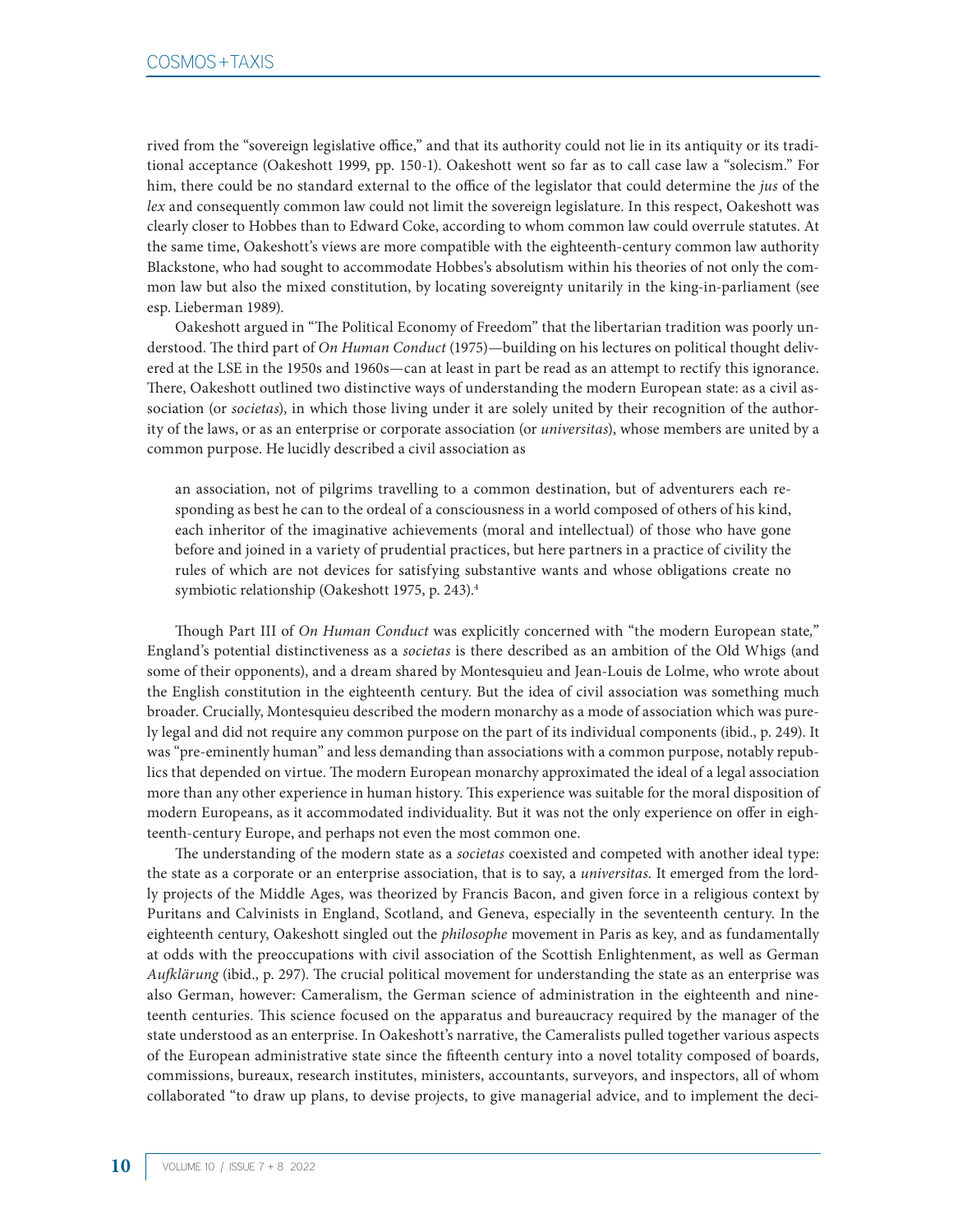sions of the 'rulers'" (ibid., p. 300). Thanks to the Cameralists, the characteristics of the modern, managerial state were thus already "half-revealed" in the eighteenth century:

substantial command over the resources of the state, including the energy and the talents of its inhabitants; the directions of productive activity controlled by agreements, subsidies, exemptions, licenses, penalties, man-power, budgets, or orders, etc.; full employment or a guaranteed income; taxation transformed into a means of acquiring direct control over a large part of a "national income" to be expended in favoured projects or distributed in the form of "truck" or notionally tied income; a so-called rising standard of life; a concern for compulsory generalized education and technological training; the status of "subject" receding before that of servant or pensioner of the corporation secured against debilitating vicissitudes of life; civil law receding before instrumental rules and the adjudication of civil disputes before the administration of instrumental rules and orders; the receipt of assured benefits taking the place of the pursuit of chosen satisfactions—all the lineaments of the Servile State (ibid., pp. 300-1).

In other words, the state had become a machine of political rationalism. Only England and Hanover which were conveniently united after the Hanoverian Succession in 1714—remained relatively "untouched," according to Oakeshott. For Montesquieu and De Lolme, this was due to constitutional mechanisms, but according to Oakeshott it was rather a result of the belief in civil association, theorized by Hobbes in England, and before him by Jean Bodin in France and Hegel in Germany, the latter being Oakeshott's other major philosophical interest besides Hobbes (ibid., p. 301).

For Oakeshott, it was lordly engagement (or management) rather than absolutism that distinguished the European despot in the eighteenth century. Far from being citizens, the inhabitants of this modern, rational state were not even subjects: in times of war, entire populations were transformed into "servants of a compulsory corporate enterprise" (ibid., p. 305). In peacetime, the poor were made useful to the state through apprenticeships and thus turned into human capital. The children of the nation became its property, as La Chalotais contended in *Essai d'éducation nationale* (1763). When governments changed from lordly monarchs to representative republics, and factories replaced landed estates, little changed in the understanding of the state. Accordingly, democracy played no role in Oakeshott's story of the modern state.

In 1961, Oakeshott published an essay on the fate of the "mass man," entitled "The Masses in Representative Democracy," which he "just forgot" to include in *Rationalism in Politics* (Oakeshott 1993, p. vii). In this essay, Oakeshott summarized a story similar to the one he had told in his Harvard lectures a decade earlier, and which looked forward to his grand narrative in *On Human Conduct* a decade later. The *individual* was a historical character who began to emerge in the fourteenth and fifteenth centuries, at the beginning of "modernity," when the dissolution of the communal ties of the Middle Ages enabled the experience of self-determination in conduct and beliefs. Hobbes was the first philosopher to theorize the experience of individuality, and this is also the relevant context for Kant's philosophy, which centered on recognizing each person as an end in himself (Oakeshott 1991, p. 367). However, alongside the individual emerged the anti-individual, the "mass man", who was made uncomfortable rather than happy by the dissolution of the medieval community. Anti-individuals were not disposed to make their own choices, and needed a leader to lead them rather than a ruler enforcing the law. They were made for the "godly prince" of the Reformation, as well as the "enlightened despot" of the eighteenth century, since they wanted to *enjoy* rather than to *pursue* happiness. The idea of the state as a corporate association (*universitas*) spoke directly to their preference for security over liberty: when seen this way, the state responded to their needs, and, if necessary, guided their activity.

According to Oakeshott, the key gain in understanding the state as an enterprise association or a *universitas* was the enjoyment of assured benefits, but this came at the expense of both freedom and pluralism. One of the greatest benefits of understanding the state as a civil association rather than a corporate associa-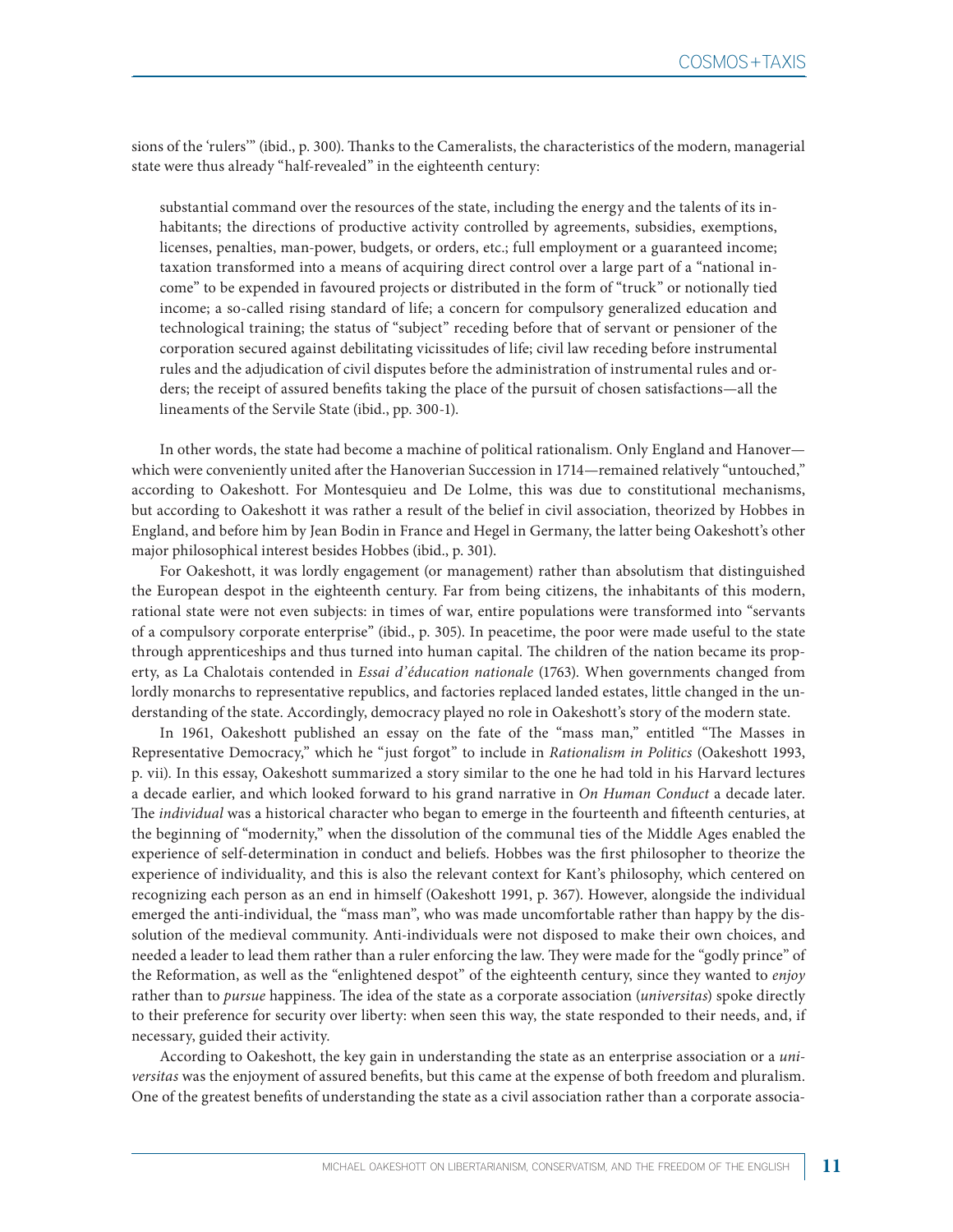tion was that a *societas* can incorporate private associations of all kinds as long as they respect the authority of the laws of the *respublica* (Oakeshott 1975, pp. 265-6). As Oakeshott put it in his essay on the conservative disposition in *Rationalism in Politics*, being conservative in politics enables radicalism in all other spheres of human experience (Oakeshott 1991, p. 435). The enterprise state, by contrast, is not suitable for radicals but for people who "are disposed to prefer substantive satisfactions to the adventure and the risk of self-enactment." (Oakeshott 1975, p. 276). In such states, individuality is mainly available for leaders.

We have to recognise that the essays in *Rationalism in Politics* and the book *On Human Conduct* are written in different voices; the former are more political with a clearer focus on England, whereas the latter is not only more philosophical but also about the modern European state as such. However, there is justification for juxtaposing Oakeshott's writings from both eras. This is because there is an evident connection between English freedom as Oakeshott understood it and *societas*. *Societas* is a European idea—as we have seen, Bodin, Montesquieu, and Hegel are listed as theorists of *societas* along with Hobbes—but it is an English experience and tradition in a way that has never been the case on the continent. This way of life has been challenged since the days of Francis Bacon, but even though rationalism in politics had become increasingly dominant in the twentieth century, partly as a result of the world wars but ultimately as a consequence of much longer-term developments, it remained alive as an idea and as an ideal.

Many of a certain disposition—which some prefer to call conservative, others libertarian, and yet others simply liberal: terms without fixed and agreed meanings—will find the state understood as a civil association instinctively attractive and the purposive, enterprise state terrifying. It is not difficult to locate where Oakeshott stood on the question. Though the understanding of the state as a corporate, teleocratic association had made enormous advances in the twentieth century, Oakeshott hoped that the pendulum would swing back towards a civil association, which he defined as "moral" in the Kantian sense that it recognized the individuality of each of its members. But the point behind Oakeshott's dichotomy of the state as civil or corporate association was not to suggest that this is a choice that we are, or have been, faced with. His point was rather that even though they are to a degree mutually exclusive, at least theoretically, the experience of the European state since the Middle Ages has involved a mixture of both. Moreover, they correspond to two distinctive parts of modern human nature: the individualistic and the collectivist (see also Oakeshott 1993). In the West, voters, leaders, and political parties continued to feel the pull of these two poles, and move between them. Even socialists remained wedded to the idea of individual freedom, in apparent contradiction with their views on a compulsory educational system and a planned economy (Oakeshott 1975, pp. 321-2, note).

Oakeshott's contemporary Hayek—who also spent much of his career at the LSE, albeit in a different department (Philosophy rather than Government), and not contemporaneously with Oakeshott—wanted to distinguish the liberal or "Whig" tradition from the conservative in his famous essay "Why I am not a conservative" (Hayek 1960, pp. 343-55). Whether Oakeshott is better thought of as a liberal, a libertarian or a conservative has been heavily debated (see, e.g., Carrino 2022; Gamble 2012). Within the English political tradition, however, these terms did not necessarily represent different camps for Oakeshott as they did for Hayek. Indeed, the English libertarian in "The Political Economy of Freedom" has much in common with the conservative disposition in 'Of Being Conservative" (1956). They were both attached to the state understood as a civil association, with the conservative disposition being described as

the propensity to make our own choices and to find happiness in doing so, the variety of enterprises each pursued with passion, the diversity of beliefs each held with the conviction of its exclusive truth: the inventiveness, the changefulness and the absence of any large design…And the office of government is not to impose other beliefs and activities upon its subjects, not to tutor or to educate them, not to make them better of happier in another way, not to direct them, to galvanize them into action, to lead them or to co-ordinate their activities so that no occasion of conflict shall occur; the office of government is simply to rule…The image of the ruler is the umpire whose busi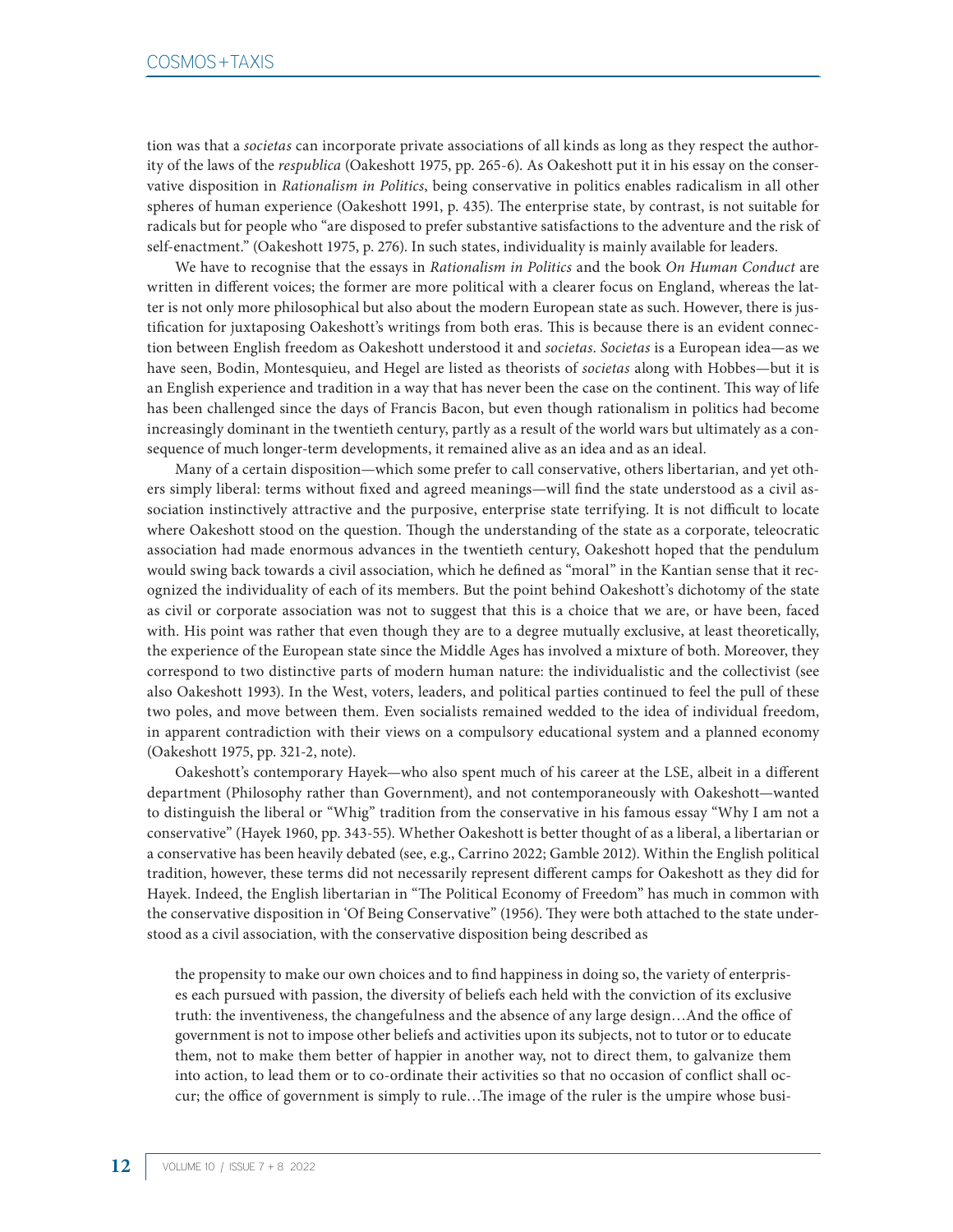ness is to administer the rules of the game, or the chairman who governs the debate according to known rules but does not himself participate in it (Oakeshott 1991, pp. 426-7).

James Alexander has argued that Oakeshott's definition of "conservative" is so thin that it must be a trick (Alexander 2016, pp. 218-19). Read perhaps less rigorously and more charitably, and alongside *On Human Conduct*, it becomes more specific, however: Oakeshott's conservative is someone who is suspicious of rationalism in politics, and concerned with conserving a libertarian heritage centered on the idea of the state as a civil association and the politics of individualism. Looking at Oakeshott's post-war essays collected in *Rationalism in Politics* alongside his other works in this way challenges the idea that "Oakeshott's political philosophy moves in a decidedly more liberal direction," away from "conservatism," in the period from the early 1950s to the mid-70s, as has recently been argued (Devigne 2012, p. 273). As late as 1978, Oakeshott believed that the Conservative Party was the British home for the understanding of the state as a civil association. His review of *Conservative Essays* (1978), edited by Maurice Cowling, further underlines his continued commitment to the *English* contribution to the notion of government as the custodian of a civil mode of association:

Such a view of the office of government, which owes perhaps more to the Whigs than the Tories, is deeply embedded in our constitutional arrangements, and it has never had any exact counterpart in Continental politics. But if it now has a home anywhere in our politics it is surely in the Conservative party (Oakeshott 2008, p. 281).

For Oakeshott, this conception of government ought not to be confused with *laissez-faire*, as he viewed the rhetoric about rolling back the frontiers of the state among Conservatives in the Thatcher era as "a neardisastrous blunder" (ibid., p. 282). The question was not about whether the state should be strong or weak, but rather about what it should do, and more specifically whether there was any space for managerial activity in a civil association. Famously, Oakeshott declined the offer from Margaret Thatcher to be made a Companion of Honour in 1981. Perhaps her Hayekian "rationalism," small-state rhetoric, and propensity to centralize power in 10 Downing Street was not to Oakeshott's taste. In any event, we can safely say that the idea of the state as a civil association and the conservative disposition in general have certainly not been shared by all Conservatives, either of the remote or recent past, or of the present. As illustrated by modern political actors such as Nigel Lawson and Dominic Cummings, Tory radicals are not just radicals,<sup>5</sup> but also tend to be susceptible to the "infection of Rationalism." For this reason, Oakeshott's conservatism and criticisms of rationalism can just as easily be applied to the modern right as the modern left. It may be retorted that the right's major problem today is populism rather than rationalism, but one only needs to consider Oakeshott's distinctions between a ruler and a leader and between the individual and the "mass man" to recognize that this is not necessarily a problem separate from rationalism in politics.<sup>6</sup>

## NOTES

- 1 However, Leslie Marsh (2012) has shown this to be somewhat of a caricature of Hayek and that he and Oakeshott were in fact much closer philosophically.
- 2 On Oakeshott and Burke, see Devigne 2012.
- 3 On Oakeshott and Hobbes, see Malcolm 2012 and Tregenza 2012.
- 4 On civil association, see O'Sullivan 2012.
- 5 Lawson's autobiography is entitled *The View from No. 11: Memoirs of a Tory Radical* (1992).
- 6 The author would like to thank James Alexander, Robin Douglass and Janet Chan for feedback on earlier drafts of this essay. The usual caveats apply.